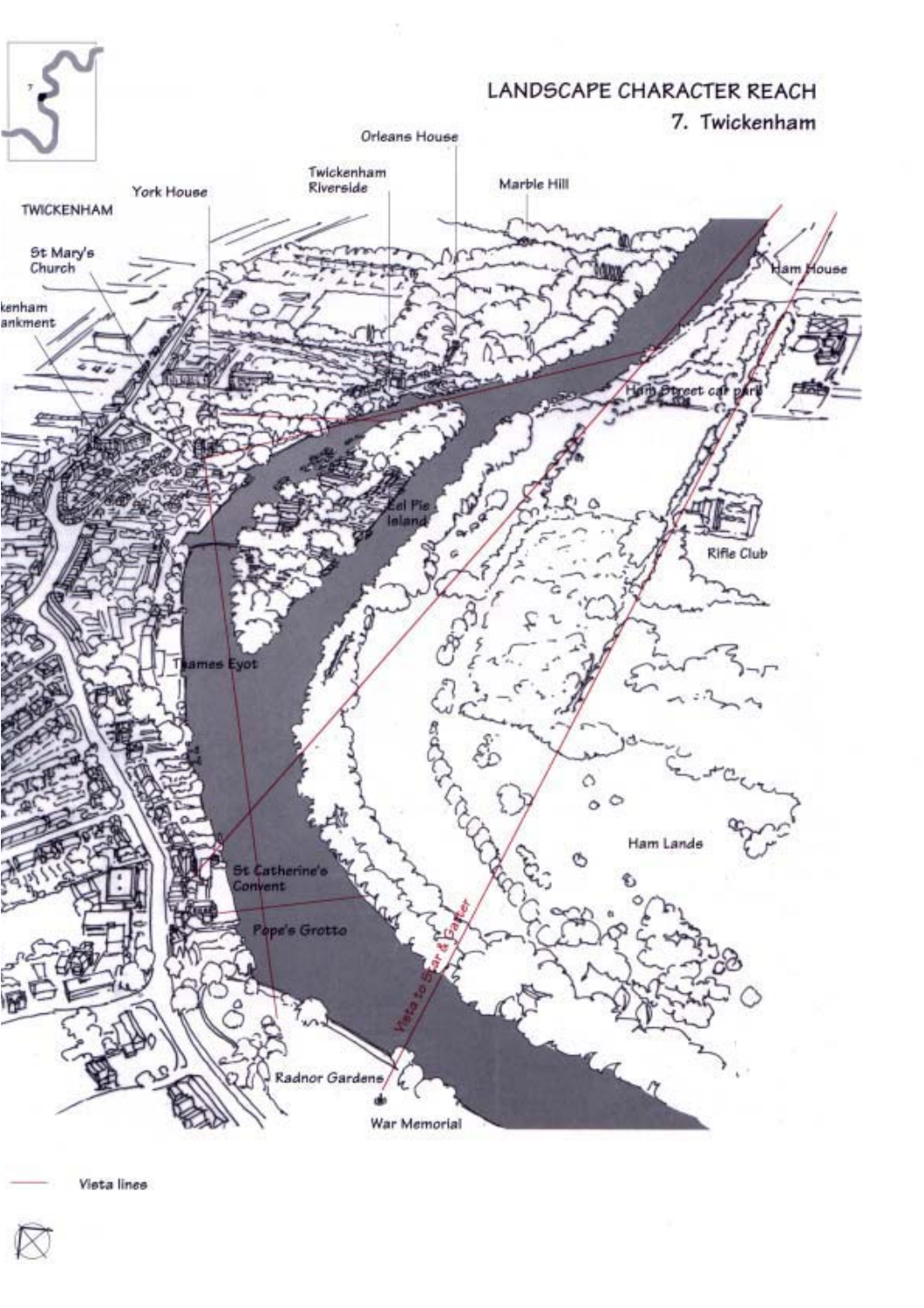

The roof of the Star and Garter Home on Richmond Hill (aligned with the Radnor Gardens War Memorial) can just be glimpsed through winter scrub along the line of the main Ham Avenue



The remaining section of the main Ham Avenue



Pope's Villa and Grotto in 1735. The Villa has been demolished, but the Grotto survives behind a disused science laboratory

## **LANDSCAPE CHARACTER**

Twickenham is one of the classic historic Thames waterfronts, with the church and historic buildings clustered around wharves and boatyards. The Twickenham reach runs along the Middlesex bank from Radnor Gardens through the Embankment to the Riverside. Eel Pie Island encloses the historic waterfront, separating Twickenham from the wild expanse of Ham Lands on the Surrey banks.

**Radnor Gardens** has become a popular local park, with an active residents' support group. Though Radnor House was hit by a bomb in 1940 and demolished, part of the foundations and one of the garden pavilions remain. Part of the garden originally lay on an island, but the river channel gradually became clogged with rubbish and was filled and grassed over in the 1970s. A well-used bowling green and a new pavilion have been added to the park and the Friends of Radnor Gardens are currently looking at ways of improving the park's layout, seating, safety, performance spaces, screening from the road and views to the river.

Radnor Gardens are set on a particularly significant spot. Not only does the park provide one of the only windows from the built-up Middlesex banks onto the river, it also acts as the focal point for the **Ham House Avenue**, visually linking Richmond Hill with Twickenham. The park's War Memorial was originally placed there to be seen at the end of the Avenue by the disabled soldiers and sailors in the Star and Garter Home on the Hill. Further significance comes from the park's location between Pope's Grotto and Strawberry Hill. The re-design of the park, co-inciding with the possible reinstatement of the main Ham Avenue and the settings of Strawberry Hill and Pope's Grotto, would have a dramatic impact on this part of the river, restoring connections across one of the most influential landscapes in the history of the English Landscape Movement.

In the 17th century the Dysarts planted a bold grid of lime avenues across **Ham Lands**. Most of these avenues have survived through 3 centuries to the present day. The main east-west avenue even largely weathered the period of 20th-century gravel extraction and it has only been in the last 20 years that the western end has disappeared under sycamore and elm scrub growth. A firing range intrudes into a short section of the avenue line. Scrub is gradually obscuring views and access across the public open space and invading the floristically rich grassland. A Countryside Commission Stewardship agreement with the London Borough of Richmond is tackling the control of scrub growth and the management of the grasslands. Glimpses from the towpath back into Ham Lands are being re-opened by a programme of coppicing.

One of the glimpses to be re-opened would be the vista from **Pope's Grotto** across the river into the landscape which inspired his writings. The Grotto is the only part of Pope's villa to survive, but its connection to the river has been blocked by a science laboratory built in 1934. The grotto and neighbouring tea merchant's house are now owned by St Catherine's Convent and the school which shared the buildings has recently moved across the road into new premises in Pope's old garden. The laboratory is vacant and, depending on the nuns' plans, it may eventually be possible to demolish the 1934 structure and restore the connection with the river. Should the convent buildings come up for sale in the future and adequate funding be secured, it may even be possible to convert the site into a study centre, at what was the heart of the 18th-century English Landscape Movement.

The **tower of St Catherine's** Convent, said to be designed in the shape of a caddy by the tea merchant builder, stands out as a landmark on the river from as far away as Petersham Meadow. The surrounding area has been intensively developed as private housing, but buildings are generally less than 3 storeys and the tower stands out above the trees of Ham Lands.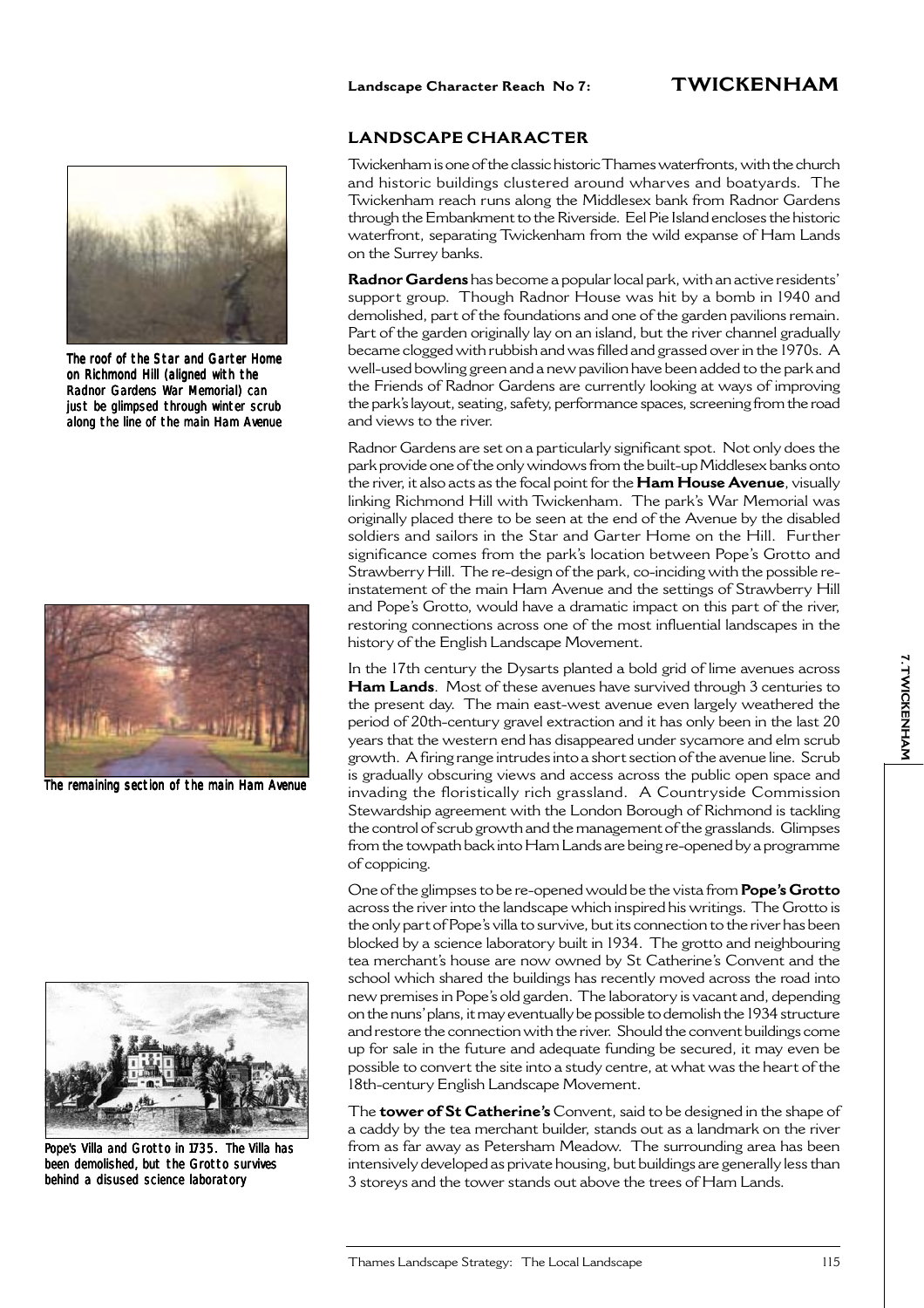Downstream from the Convent, **private houses** line the Middlesex bank as far as the Twickenham Embankment. The gardens are between 20 and 40 metres deep and though some enhance the riverside with mature trees, a number of treeless gardens reveal intrusive white stucco houses. Even worse is the monolithic 1930s Thames Eyot block of flats, built on the site of the 18th-century Poulett Lodge. Although the balustrade, loggia and boathouse of the old mansion give the riverside a grandeur which matches the York House waterfront on the other side of Twickenham, the scale and design of the block of flats do not complement the setting. The effect has been exacerbated by a second modern block beside the Twickenham Embankment.

**Twickenham Embankment** retains a special character of brick and granite wharves backed by the attractive grouping of St Mary's church and the 18thcentury waterfront of houses and pubs. The space is popular with fishermen, boat repairers, walkers and people just sitting enjoying the protected southern aspect and watching the swans, riverside activity and the view across to the boatyards on Eel Pie Island. Car parking, vandalised brick planters and graffiticovered seats detract from the scene. The derelict swimming baths' building is out-of-scale with the rest of the waterfront and introduces a rather bleak dead end to the Embankment. The site offers a rare opportunity to make new connections back to the centre of Twickenham and a potential location for expanding the surrounding civic facilities, such as the day-care centre, with fine views and access to the waterfront. This could also be a good site for a relocation of the local library. If in the future, the adjacent Thames Eyot were ever re-developed and public access could be negotiated along the old balustraded waterfront, the Embankment could really bring a new life and identity to Twickenham.

At the downstream end of the Embankment, the balustraded gardens of **York House** provide an example of how trees and public access could enhance the Thames Eyot site at the upstream end. York House, the offices of the London Borough of Richmond upon Thames, and its eccentric gardens create a fine foil to the busy wharves of Twickenham and the ramshackle activity of the boatyards.

The boatyards across the narrow 40 metre channel on **Eel Pie Island** and the vessels on the river are an intrinsic part of the character of the area. It is rare to be able to watch a working waterfront at such close quarters without getting in the way. The enclosing trees at either end of the island and across the river in York House gardens complete the sense of containment. These wooded ends to the islands, as well as providing important wildlife habitats, hide buildings from up- and downstream, helping to keep communities distinct and give the impression of a rural landscape. Townhouse developments on the southern side of Eel Pie Island detract from the rural character and could be softened by tree planting. The old bungalows on the northern side are gradually changing in character. The modest low wooden houses, set back in leafy gardens, are being replaced by 2-storey brick structures with picture windows and concrete block garden walls.

A tiny road weaves from the Embankment, under a footbridge in York House gardens, to the **Twickenham Riverside**, a picturesque grouping of white 17th- and 18th-century terraced houses, surrounded by trees. The White Swan Inn sits in the centre of the group, above the old Twickenham ferry slipway. Viewed from Ham Street, across the water, this is one of the more charming scenes along the river. The distant bulk of the Regal House tower block, visible over the tree tops, is the only intrusion into the skyline.

## **HISTORICAL BACKGROUND**

Twickenham had a riverside settlement in neolithic times and achieved its identity as Tuiccanham in AD 704 when it appears in a Saxon charter. It is not mentioned in Domesday, since it formed part of the larger manor of Isleworth, but a church is said to have existed on the site of the present St Mary's by the end of the 11th century. By 1635 Glover's map shows the village clustering round the church, ringed with orchards and market gardens to supply the capital with fruit and vegetables. In addition to the Manor House



The tea merchant's house, built beside Pope's Villa, is now part of St Catherine's Convent



York House, the offices of the London Borough of Richmond upon Thames



The white 17th- and 18th-century houses at Twickenham Riverside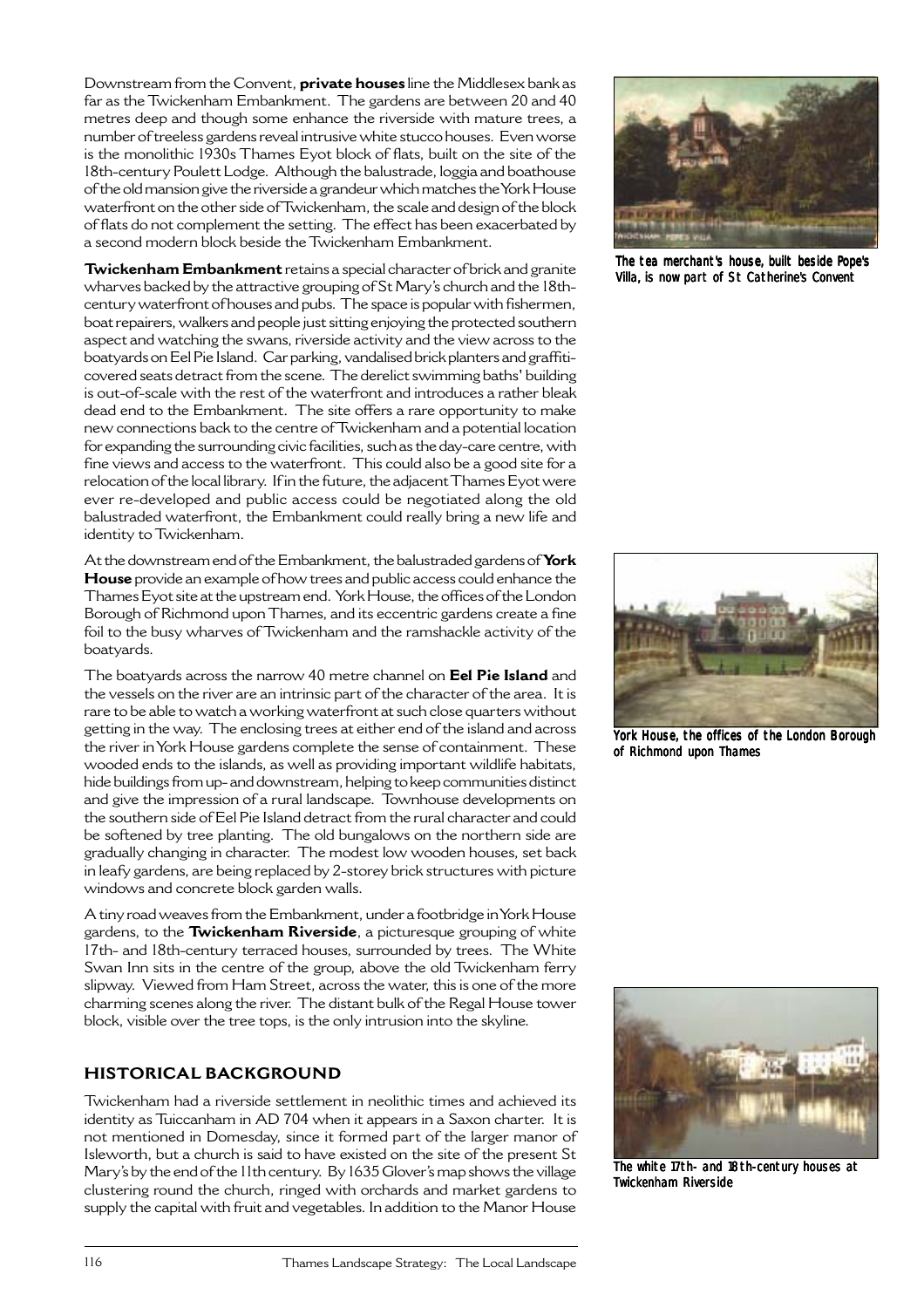Peter Tilleman's Prospect of the River Thames at Twickenham circa 1780, showing 'the abundance of Curious Seats' recorded by John Macky



opposite the church, new substantial houses were being built and York House can be seen in scaffolding on Glover's map with kilns working full tilt on site to supply bricks.

**Nobility** began to be attracted to the area in increasing numbers in the 17th century. Lord Cornbury, Clarendon's eldest son, lived at York House in 1661, Lord Bradford at Richmond House by the river and Lord Raby at Mount Lebanon. In 1720 John Macky could call Twickenham '*a Village remarkable for its abundance of Curious Seats*'. In 1710 John James had built Secretary Johnston a new house which Macky thought was '*exactly after the model of the Country Seats in Lombardy*'. A few years afterwards St Mary's employed the same architect to make a stylish new redbrick nave in startling contrast to the sturdy ragstone 14th century tower. Sir Godfrey Kneller, who was Churchwarden, organised the fund-raising. From the river St Mary's nave, with its pediment and portico, looks like another of Macky's '*curious seats*' singled out for praise in fashionable Twickenham.

There were notable **gardeners** in Twickenham, who made their contribution to the area. Johnston, to whom John James dedicated his translation of Dezallier D'Argenville's work *The Theory and Practice of Gardening*, had, according to Macky, '*the best collection of fruit of all sorts of most gentlemen in England*'. Batty Langley, who wrote in 1728 the highly influential book on *New Principles of Gardening*, was the son of a local gardener and worked at Twickenham Park. Although Whitton Park could not be seen from the Thames, the Duke of Argyll's mark was left along the banks of the river as he supplied his neighbours with many recently introduced trees from his large nursery. Walpole, who called him the *'treemonger'* acknowledged that he '*contributed essentially to the richness of colouring so peculiar to our modern landscape*'. In the Woollett engraving, His Grace is seen in his gardening apron showing visitors around the arboretum. After his death many of the foreign trees and shrubs were transplanted to Kew by Lord Bute for the Princess Augusta and are still there today.

The Swiss artist JH Muntz made a view of the villas and gardens upstream at Cross Deep, where in the 1720s, the Earl of Radnor had built a house by a backwater. When Walpole came to live at Strawberry Hill, he was scornful of his neighbour's eclectic garden buildings, which he called *'Mabland'*. The Chinese temple has disappeared but a gazebo, part of a bathhouse, from Radnor House garden, and a Gothic summerhouse from a neighbouring garden of Cross Deep House have been restored in what are now **Radnor Gardens**. Neither of the houses survives.

Twickenham achieved a character all of its own as a **rural retreat** that attracted poets, painters, actors, architects and musicians as well as courtiers and city men. Lady Mary Wortley Montagu, who moved into the area in 1719, found she could pass her time '*in great indolence and sweetness*' with more freedom for cultural pursuits and more reasonable hours than prevailed in London with its nightly assemblies, balls and card-playing. Alexander Pope, who also moved to Twickenham in 17I9, was largely responsible for its epithet the '*classical village*'. He called his own Cross Deep villa '*my Tusculum*' in memory of Cicero's villa outside Rome and while translating Homer he made himself a garden following the classical principle of *simplex munditiis*, the correct balance between Art and Nature. Voltaire, who visited Pope in 1726 was much impressed and inspired by what he saw.

**Pope's classical garden** with its famous grotto was very influential on garden design and after his death inspired literary pilgrimages. Travellers looked eagerly for '*Twitnam bowers'* and the weeping willows he had planted by the river. Catherine the Great is said to have requested slips from the trees for



The Duke of Argyll at Whitton Park



Muntz's view of the eclectic 'Mabland' buildings of Radnor Gardens in 1756, showing the stream channel, since filled in 1970s

**7. TWICKENHAM**

7. TWICKENHAM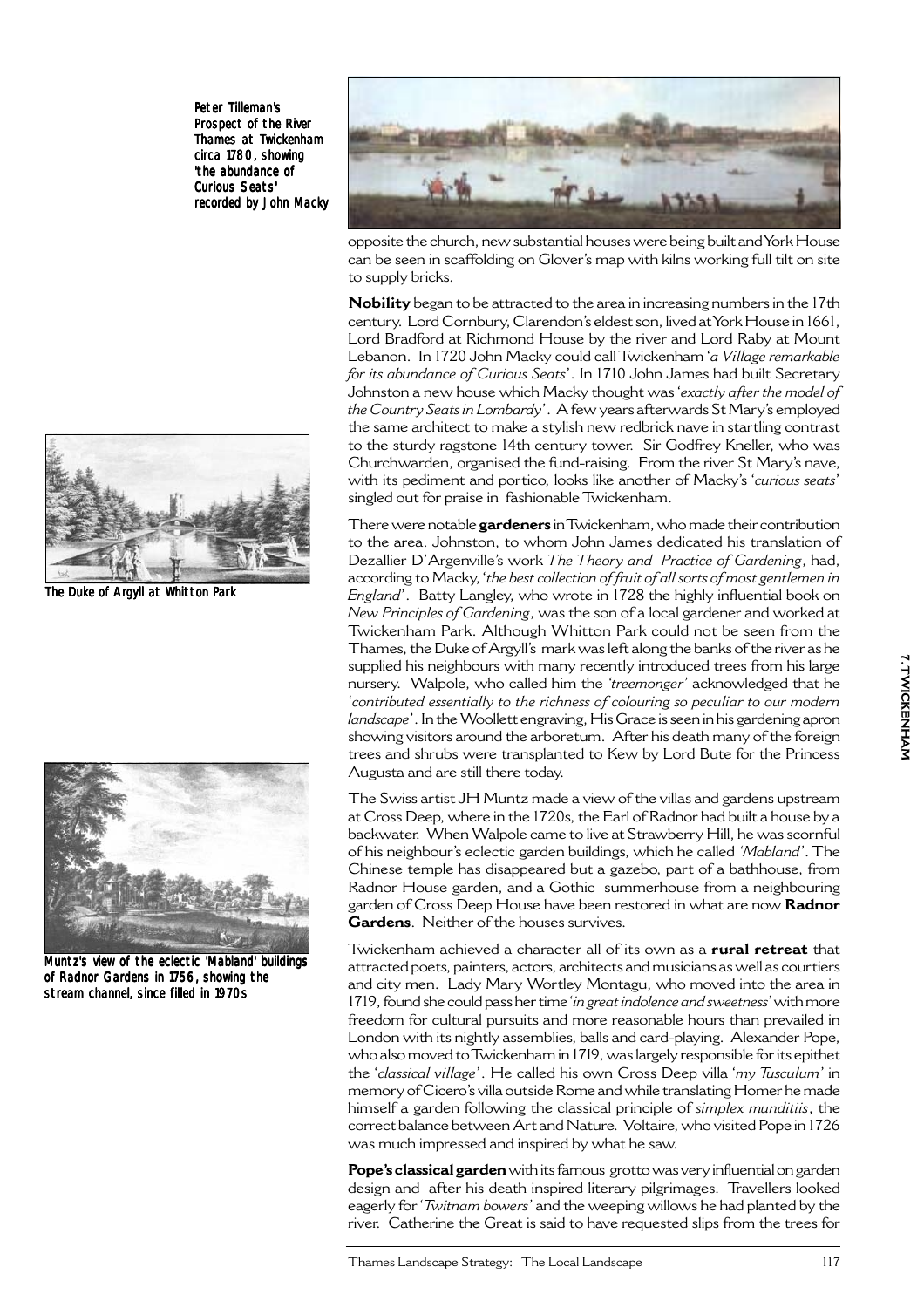St Petersburg. An American made an exact plan of the garden and on his return laid it out with the Philadelphia highway standing in for the Thames. Pope's villa was destroyed in 1807 by an occupant who was weary of such persistent visitors but the underground grotto, which led from the river front of the villa to his garden on the other side of the road, has miraculously survived though it is in urgent need of restoration.

In the early 19th century some of the large parks, notably Twickenham Park, began to be broken up and there was an in-filling of smaller **villas and cottages**. Admiral Crawford in Jane Austen's *Mansfield Park* found a '*cottage at Twickenham*' which he could improve with a gravel walk, a shrubbery and rustic seats. In 1807 JMW Turner was able to design himself a Regency lodge in Sandycombe Road in sight of his beloved river. Charles Dickens occupied one of Aisla Park Villas for a time. Mount Lebanon was not broken up until the end of the century and some of the cedars which had given it its name can still be seen in the Lebanon Park estate. The land on which Whitton Park had stood was extensively developed in the 1930s and a few of the '*treemonger's'* cedars are left scattered in Whitton today.

The advent of pleasure steamers brought a wave of day-trippers to stop at Twickenham ait which became known as **Eel Pie Island**, recalling the local eel industry recorded in Domesday. Miss Morleena Kenwigs in Dickens' *Nicholas Nickleby* was taken there by steamer, to make merry upon a '*cold collation, bottled-beer, shrub, and shrimps*', and to dance in the open air to the music of their travelling band. Dickens, who lived in Twickenham in 1838, had also tasted the delights on offer at the Eel Pie Island hotel, which more recently saw the early days of the Rolling Stones. The hotel has now been replaced by housing, an elegant pre-stressed concrete footbridge to the island having been constructed in 1957.

**Twickenham's waterfront** has retained its village appearance, although the selling of Richmond House and the building of swimming baths on the site, now unused, leaves the future of the historic waterfront to be resolved. Sir Ratan Tata's York House was bought by the Borough of Richmond in 1926 for use as Council Offices, after receiving its Charter of Incorporation. York House riverside garden with its remarkable statues, intended for Lea Park, Surrey, has been restored by the York House Society with support from the London Borough of Richmond and the Twickenham Society, adding to the varied interest of the delightful riverside walk to the old ferry and the White Swan Inn. The slipway below the church which, with the riverside road, is inundated at high tides, gives great character to the area. The working boatyards across the river on Eel Pie Island and the downstream view back to Walpole's '*seaport in miniature*' from the footbridge, ignoring parked cars, has still the atmosphere of a Samuel Scott painting.

# **NATURE CONSERVATION**

**Eel Pie Island** is the largest island between Teddington and Richmond Locks. The wooded ends of the islands have been designated as nature conservation areas, covered by white willow and sycamore dominant above a ground flora of tall herbaceous plants. The secluded woodland supports a good range of birds, including a pair of tawny owls, which can be heard calling at night.

The **towpath** alongside Ham Lands has become rather enclosed as a result of the re-growth of elm suckers and other scrub. The management of this scrub growth by coppicing lengths will keep the elm healthy (by keeping elm under 20cm diameter at breast height, it is less vulnerable to Dutch elm disease), will link the habitat of the meadow with the river habitat, and will create sunny glades to add habitat diversity and encourage plants and invertebrates.

This reach includes an important section of **Ham Lands**, the nature conservation interest of which is described under Landscape Character Reach 6, and any proposals for the area should ensure that the ecological value is fully considered.



John Serle's Plan of Pope's Garden - 1745



The original Eel Pie Island Hotel c1830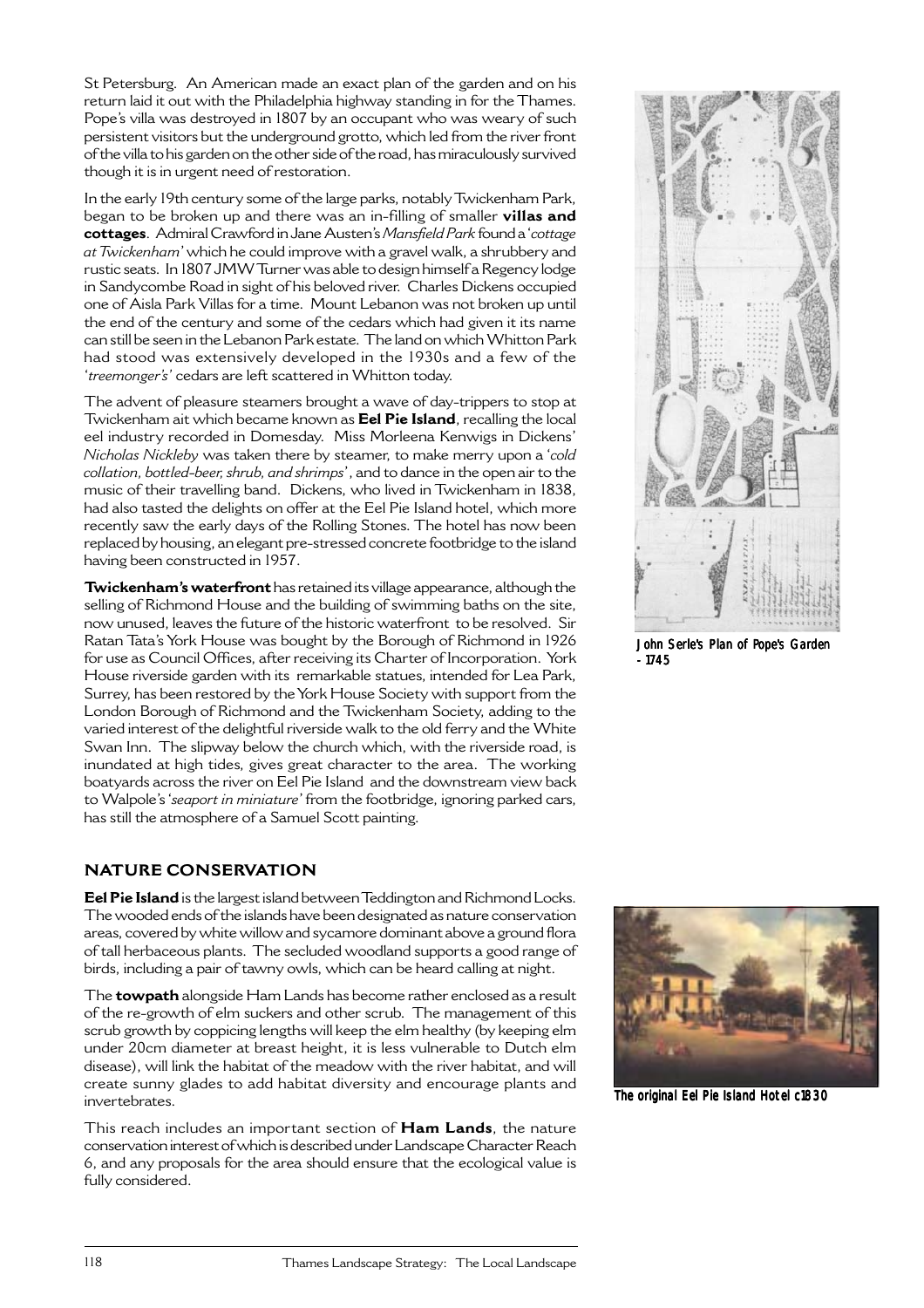## **PUBLIC ACCESS AND RECREATION**

Public access on the Middlesex bank is restricted to Radnor Gardens, York House gardens and the Twickenham Embankment and Riverside. There is private pedestrian access via a footbridge to Eel Pie Island. Long-term proposals include negotiating access to Pope's Grotto and the Thames Eyot waterfront, should the properties ever come up for sale or re-development. There is continuous public access across Ham Lands and along the Surrey bank towpath, part of the Thames path. Twickenham has a British Rail station.

Radnor Gardens is a popular local park with an active bowling club. The Twickenham Embankment and Riverside are well-used by walkers, shoppers, canoeists and people eating and drinking at the pubs. There are sports pitches and a firing range on Ham Lands.

| Boatyards:            | Eel Pie Island                                                                                                                                                                 |                                       |                                                                        |
|-----------------------|--------------------------------------------------------------------------------------------------------------------------------------------------------------------------------|---------------------------------------|------------------------------------------------------------------------|
| Water recreation:     | Twickenham Rowing Club<br>Twickenham Yacht Club                                                                                                                                |                                       |                                                                        |
| Land recreation:      | Fishing from Twickenham waterfront<br>Ham & Petersham Rifle and Pistol Club<br>Ham Lands walks bridleways<br>Pope's Grotto<br>Radnor Gardens<br>Strawberry Hill<br>Thames Path |                                       | <b>LBRuT</b><br>Private<br>LBRuT<br>St Catherine's<br>LBRuT<br>Private |
| Refreshment:          | Barmy Arms<br>Pope's Grotto<br>The White Swan                                                                                                                                  |                                       |                                                                        |
| Landmarks:            | Eel Pie Island<br>York House<br>St Mary's Church<br>St Catherine's Convent                                                                                                     | Grade II<br>Grade II                  | LBR <sub>u</sub> T<br>Church<br>Comm.                                  |
|                       | Strawberry Hill<br>Twickenham Riverside<br>York House                                                                                                                          | Grade L<br>Grade II<br>$Grade$ $II^*$ | Private<br>Private<br>LBRuT                                            |
| OCAL INTERFST GROUPS. |                                                                                                                                                                                |                                       |                                                                        |

#### **LOCAL INTEREST GROUPS:**

| Amenity and Local History:                  | Twickenham Museum Trust     |  |  |
|---------------------------------------------|-----------------------------|--|--|
| Aquarius Riverside                          | Twickenham Society          |  |  |
| Borough of Twickenham Local History Society | Twickenham Town Committee   |  |  |
| Friends of Radnor Gardens                   | York House Society          |  |  |
| Friends of Twickenham Museum                |                             |  |  |
| Richmond Local History Society              | <i>Nature Conservation:</i> |  |  |
| River Thames Society (Upper Tidal)          | London Wildlife Trust       |  |  |
| Strawberry Hill Residents' Association      | Richmond & Twickenham FoE   |  |  |
| The Eel Pie Island Association              |                             |  |  |

### **PRINCIPAL LAND USES**

The river at Twickenham is fronted by houses, pubs, the church, civic facilities, the Council offices, the theatre and the vacant swimming baths site. The waterfront is a popular public open space and used by boat repairers.

Upstream, the Middlesex river bank is lined by private houses and their gardens as far as Radnor Gardens public park. Downstream, the grounds of York House give way to the houses, slipway and pub of the old Twickenham Riverside. And opposite, on Eel Pie Island, land uses are split between boatyards, houses and woodland.

Continuous public open space stretches along the Surrey bank with some sports pitches, a firing range and allotments.

#### **SIGNIFICANT SITES UNDER PRESSURE FOR RE-DEVELOPMENT:**

*Sites Main landscape factors for consideration*

- Twickenham Swimming Baths historic and working character and intimate scale of the waterfront
	- connections to the town centre
	- public access and use of the waterfront
	- car parking to be kept back from the water's edge
	- possible incorporation of further civic facilities, such as a relocated Twickenham library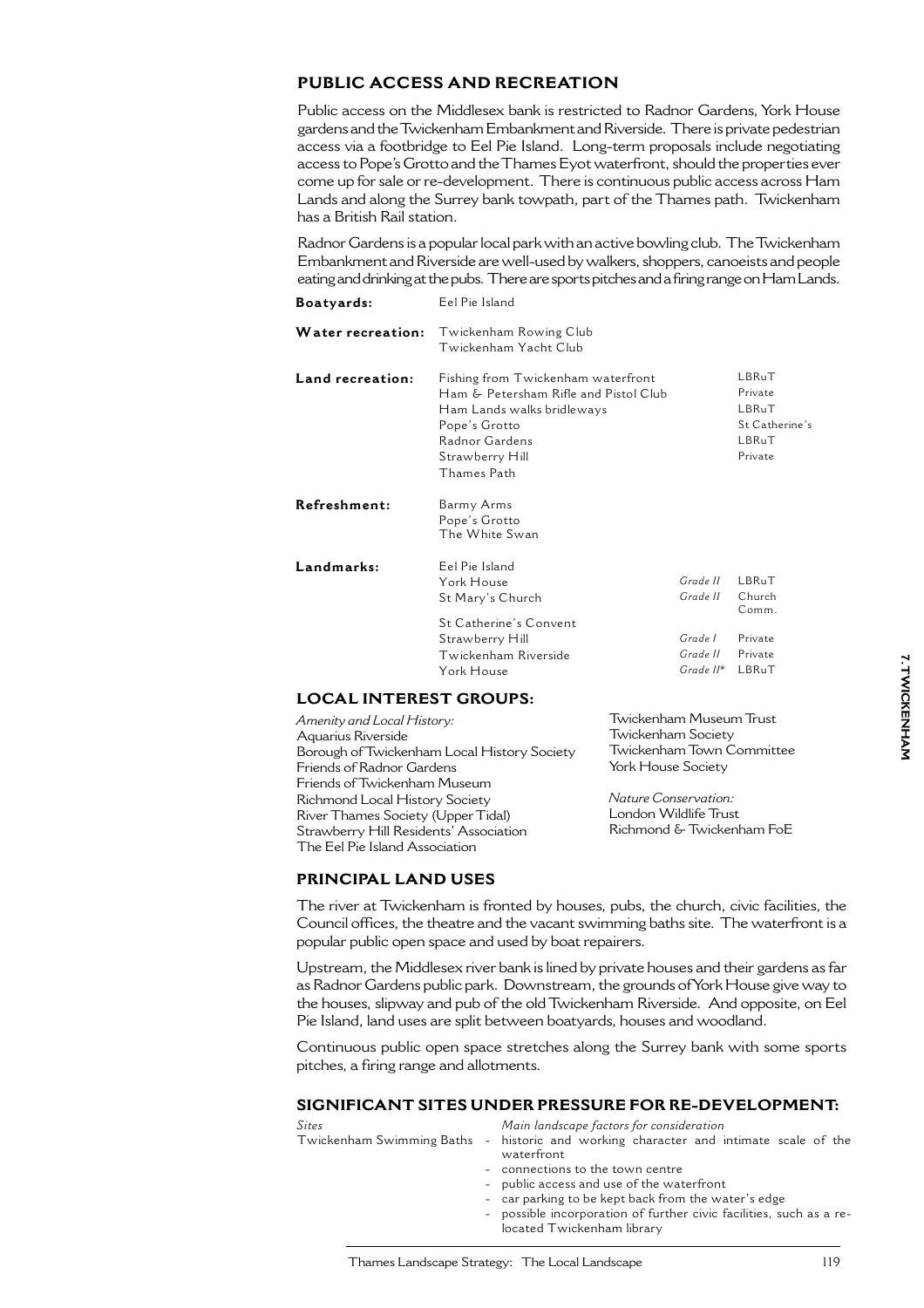The following proposals have been identified as part of the survey and analysis of the Thames Landscape Strategy. The policy proposals amplify the issues raised in Chapter 2 to be included in Supplementary Planning Guidance. The project and management proposals are recommended for incorporation into national agency and local government work programmes, co-ordinated by a Project Officer and Officers' Steering Committee (see Chapter 5). All proposals would require full consultation before implementation:

| <b>Policy Proposals</b>       | Policy                                                                                                                                                                                                                                                                                                                               | Reference                                                                                                                     |
|-------------------------------|--------------------------------------------------------------------------------------------------------------------------------------------------------------------------------------------------------------------------------------------------------------------------------------------------------------------------------------|-------------------------------------------------------------------------------------------------------------------------------|
| Pol 7.1                       | Conserve the intimate scale and working character of the Twickenham and Eel Pie<br>Island waterfront.                                                                                                                                                                                                                                | LBRuT: RIV 8,T 1,<br>13.61(8)                                                                                                 |
| Pol 7.2                       | Protect the visual links between:<br>Radnor Gardens, Ham Avenue and the Star and Garter Home<br>Radnor Gardens and St Mary's Church, Twickenham<br>Radnor Gardens and Strawberry Hill & across to Pope's Grotto<br>Pope's Grotto and the river<br>Petersham Meadow and St Catherine's Convent tower<br>Twickenham and Eel Pie Island | LBRuT: RIV I, ENV 2                                                                                                           |
| Pol 7.3                       | Conserve and enhance the nature conservation interest of the river and its<br>corridor, with particular attention to Ham Lands.                                                                                                                                                                                                      | LBRuT: RIV 12<br>13.21(11)                                                                                                    |
| Pol 7.4                       | Restrict building heights around St Catherine's Convent tower to retain its<br>prominence as a landmark from the river and Petersham meadow.                                                                                                                                                                                         | LBRuT: ENV 28<br>13.61(9)                                                                                                     |
| Pol 7.5                       | Conserve and re-instate the 17th-century network of avenues surviving around<br>Ham House.                                                                                                                                                                                                                                           | LBRuT: RIV I,<br>ENV 2,12, 13.21 (2/15)                                                                                       |
| Pol 7.6                       | Conserve the tree-framed setting of Twickenham Riverside, reducing the height of<br>any future redevelopment on the Regal House site to prevent intrusion into the                                                                                                                                                                   | LBRuT: RIV 2, TI                                                                                                              |
| Pol 7.7                       | riverside scene, when viewed from the Surrey bank.<br>Prevent the re-development of low wooden bungalows on Eel Pie Island into<br>2-storey brick buildings.                                                                                                                                                                         | LBRuT: ENV 28,<br>RIV 1, 13.61 (9)                                                                                            |
| Pol 7.8                       | Secure possible connections between the centre of Twickenham and the<br>swimming baths site.                                                                                                                                                                                                                                         |                                                                                                                               |
| Pol 7.9                       | Encourage provision of passenger loading facilities in front of Twickenham Baths<br>site.                                                                                                                                                                                                                                            | LBRuT: RIV 7, T15                                                                                                             |
| <b>Project Proposals</b>      |                                                                                                                                                                                                                                                                                                                                      |                                                                                                                               |
| Proj 7.1                      | Project<br>Work with the Friends of Radnor Gardens and LBRuT to improve the layout,<br>seating, safety, performance spaces, screening from the road and views to the<br>river and surrounding features of their park. Consider constructing a landing stage<br>for river access.                                                     | Initiative<br>LBRuT: 13.61 (8)<br>Friends of Radnor Gdns                                                                      |
| Proj 7.2                      | Conduct a detailed ecological audit and consult with local residents to decide<br>whether it is appropriate to proceed with the re-instatement of the main east-<br>west Ham Avenue, visually linking Richmond Hill with Radnor Gardens, and if so<br>how this might best be achieved.                                               | LBRuT: 13.21(2),<br>ENV 8,12<br>Eng Nature<br>LEU, Eng Heritage<br>Countryside Comm<br>Nat Trust, H&P A<br>Private landowners |
| Proj 7.3                      | Explore the long-term possibilities of removing the 1934 structure which blocks<br>Pope's Grotto from the river. Consider the long-term restoration of Pope's<br>world-famous garden across the road.                                                                                                                                | EH, LBRuT: ENV 2<br>Private landowners                                                                                        |
| Proj 7.4                      | Cut windows in the riparian Ham Lands scrub to reveal glimpses of the wider open<br>space, in line with the Countryside Commission Stewardship Scheme, particularly<br>opposite Pope's Grotto.                                                                                                                                       | LBRuT: ENV 2, RIV 1<br>Countryside Comm                                                                                       |
| Proj 7.5                      | Encourage tree-planting in the gardens which front onto the river between<br>St Catherine's Convent and the Twickenham Embankment.                                                                                                                                                                                                   | Private landowners<br>LBRuT ENV8                                                                                              |
| Proj 7.6                      | Encourage tree-planting in front of the town houses on the southern side of<br>Eel Pie Island.                                                                                                                                                                                                                                       | Private landowners<br>LBRuT: ENV 8                                                                                            |
| Proj 7.7                      | Negotiate public access and riverside tree planting along the balustraded<br>waterfront of Thames Eyot and encourage the repair of the balustrade, boathouse<br>and other river structures.                                                                                                                                          | LBRuT: ENV 8,<br>RIV 3, 13.61 (20)<br>Countryside Comm                                                                        |
| Proj 7.8                      | Set car parking back from the edge of Twickenham Embankment and improve the<br>layout and seating of the public spaces.                                                                                                                                                                                                              | LBRuT ENV 5, T I,<br>13.61(8)                                                                                                 |
| Proj 7.9                      | Replace intrusive, broken-down concrete fence posts on the edge of the main<br>Ham Avenue.                                                                                                                                                                                                                                           | LBRuT                                                                                                                         |
|                               | Management Proposals                                                                                                                                                                                                                                                                                                                 |                                                                                                                               |
| Mng 7.1<br>Mng 7.2<br>Mng 7.3 | Management<br>Maintain a diverse edge to Ham Lands by coppicing riverside scrub in panels.<br>Maintain open grassland on Ham Lands with annual late haycut in September.<br>Control scrub growth between the Ham Lands footpath and the river.                                                                                       | Initiative<br>LBRuT: RIV 12<br>LBRuT: RIV 12<br>LBRuT: RIV 12                                                                 |

Mng 7.4 Maintain the nature conservation areas on Eel Pie Island. LBRuT: RIV 12